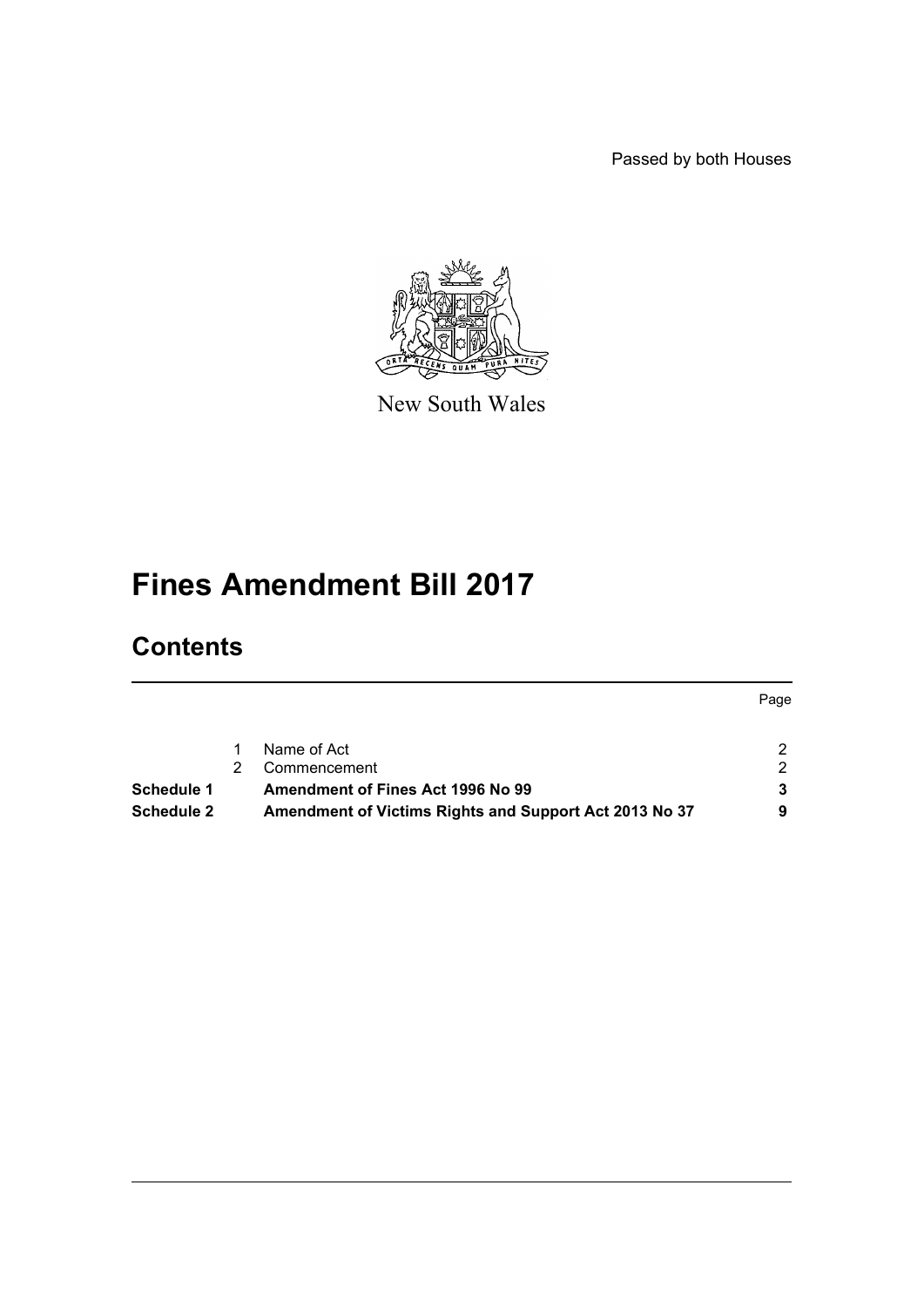*I certify that this public bill, which originated in the Legislative Assembly, has finally passed the Legislative Council and the Legislative Assembly of New South Wales.*

> *Clerk of the Legislative Assembly. Legislative Assembly, Sydney,* , 2017



New South Wales

# **Fines Amendment Bill 2017**

Act No , 2017

An Act to amend the *Fines Act 1996* with respect to civil enforcement of fines; to enable the enforcement under that Act of amounts payable under orders for restitution; and to make related amendments to the *Victims Rights and Support Act 2013*.

*I have examined this bill and find it to correspond in all respects with the bill as finally passed by both Houses.*

*Assistant Speaker of the Legislative Assembly.*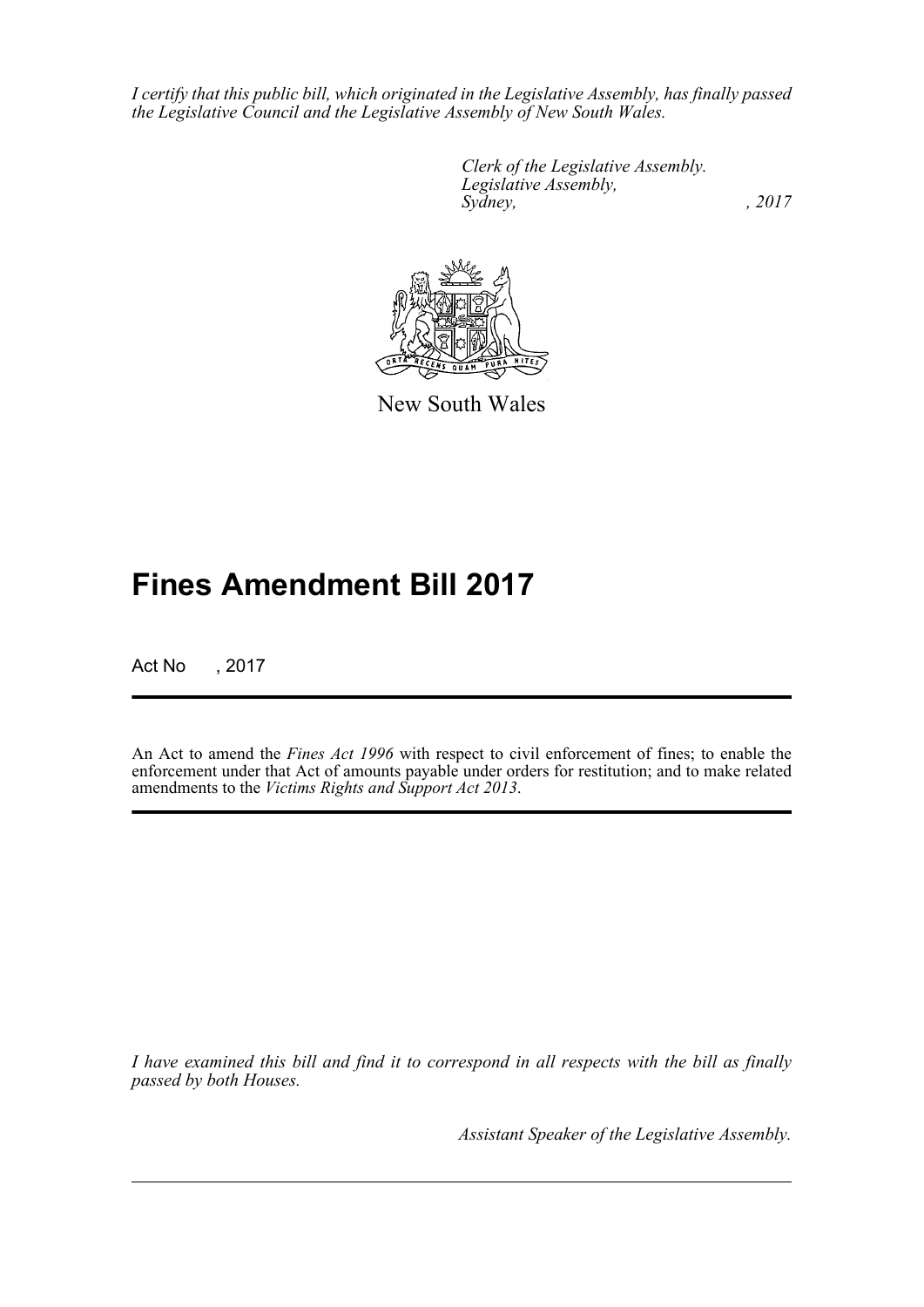# <span id="page-2-0"></span>**The Legislature of New South Wales enacts:**

# **1 Name of Act**

This Act is the *Fines Amendment Act 2017*.

# <span id="page-2-1"></span>**2 Commencement**

This Act commences 7 days after the date of assent to this Act.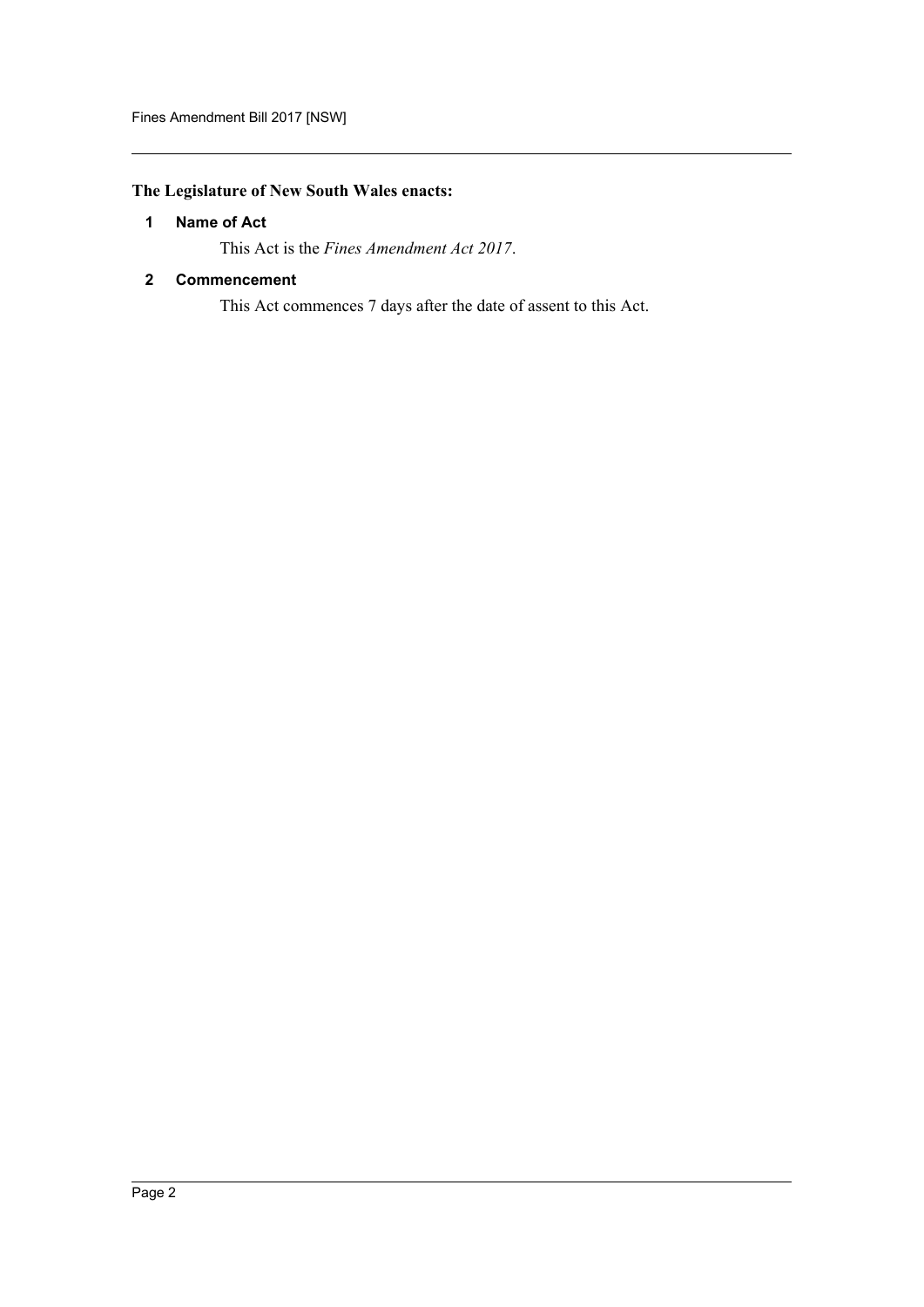# <span id="page-3-0"></span>**Schedule 1 Amendment of Fines Act 1996 No 99**

# **[1] Section 3 Definitions**

Insert in alphabetical order in section 3 (1):

*civil enforcement action* means action under Division 4 of Part 4.

# **[2] Sections 16 (2) (c), 44 (2) (c) and 108J (2) (c)**

Omit "enforcement action is taken by the Sheriff or other official under Division 4 of Part 4" wherever occurring.

Insert instead "civil enforcement action is taken by the Sheriff or other official".

# **[3] Section 58 Summary of enforcement procedure**

Omit "by the fine defaulter" from section 58 (1) (c).

Insert instead "by the fine defaulter. Civil enforcement action may be taken before or without taking driver licence or vehicle registration action under Division 3 if the Commissioner is satisfied that civil enforcement action is preferable".

#### **[4] Section 65 When enforcement action taken under this Division**

Omit the note to the section. Insert instead:

**Note.** If the fine defaulter does not hold a driver licence, is not a visitor driver or is not the registered operator of a vehicle, civil enforcement action can be taken instead. In addition, civil enforcement action can be taken instead if the Commissioner is satisfied that civil enforcement action is preferable (see section 71) or if the fine defaulter is a body corporate (see section 99).

### **[5] Section 71 When enforcement action taken under this Division**

Insert after section 71 (1):

- (1A) Enforcement action may be taken under this Division before or without taking action under Division 3 if the fine defaulter is an individual and the Commissioner is satisfied that civil enforcement action is preferable because, having regard to any information known to the Commissioner about the personal circumstances of the fine defaulter:
	- (a) enforcement action under Division 3 is unlikely to be successful in satisfying the fine, or
	- (b) enforcement action under Division 3 would have an excessively detrimental impact on the fine defaulter.
- (1B) The Commissioner may decide that civil enforcement action is preferable in the absence of, and without giving notice to or making inquiries of, the fine defaulter.

# **[6] Sections 78 (b) and 101 (1A) (a) (ii)**

Omit "enforcement action under Division 4" wherever occurring. Insert instead "civil enforcement action".

# **[7] Section 99 Modification of enforcement procedures**

Omit "enforcement action may be taken under Division 4 (Civil enforcement)". Insert instead "civil enforcement action may be taken".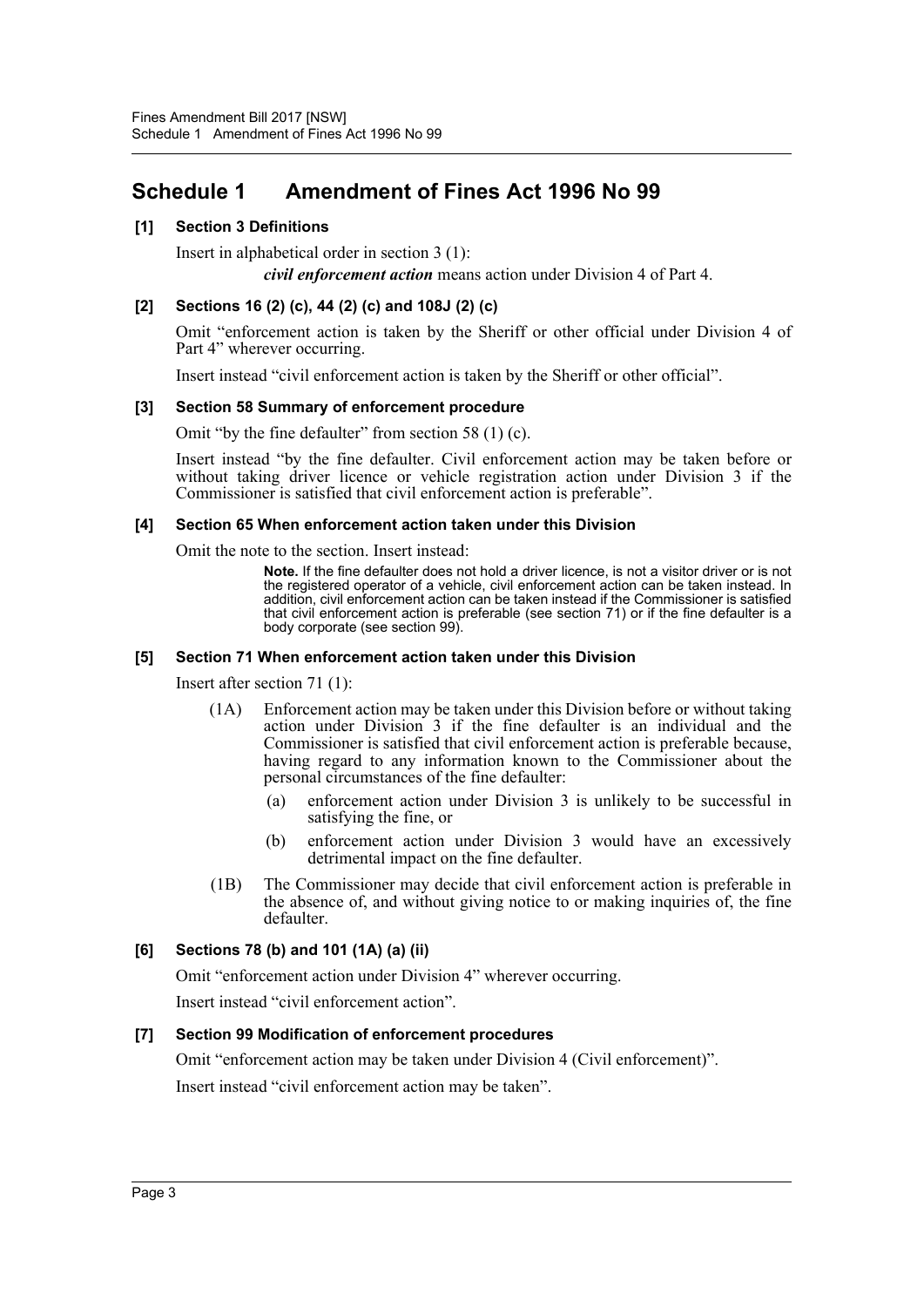#### **[8] Section 101 Unpaid fines may be written off**

Insert "action" after "civil enforcement" in section 101 (2).

#### **[9] Part 7A**

Insert after Part 7:

# **Part 7A Enforcement of orders for restitution**

**Note.** See Part 10, as in force between 1 December 2013 and 30 November 2014, for the trial for the enforcement of restitution orders that preceded this Part.

# **Division 1 General**

#### **112B Definitions**

In this Part:

#### *appropriate custodial officer* means:

- (a) in the case of a person sentenced to imprisonment—the Commissioner of Corrective Services or the governor of the correctional centre in which the person is imprisoned, or
- (b) in the case of a person sentenced to children's detention—the Secretary of the Department of Justice or the person in charge of the detention centre in which the person is detained.

#### *attachment order*—see section 112G.

*children's detention* means detention under an order under section 33 (1) (g) of the *Children (Criminal Proceedings) Act 1987*.

*order for restitution* means an order for restitution under Part 5 of the *Victims Rights and Support Act 2013* that is a confirmed order under that Part.

#### *prison earnings* means:

- (a) in the case of a person sentenced to imprisonment—the person's earnings at the correctional centre in which the person is imprisoned, or
- (b) in the case of a person sentenced to children's detention—the funds held on behalf of the person at the detention centre in which the person is detained.

*relevant offence* has the same meaning as it has in Part 5 of the *Victims Rights and Support Act 2013*.

*restitution amount* means an amount payable under an order for restitution.

#### **112C Restitution amounts taken to be court imposed fines**

- (1) For the purposes of this Act, a restitution amount is taken to be a fine imposed by a court.
- (2) Accordingly:
	- (a) the Commissioner may make a court fine enforcement order under Division 3 of Part 2 for the enforcement of a restitution amount, and
	- (b) enforcement action may be taken in respect of that amount under this Act.
- (3) The court fine enforcement order may be in a form that is appropriate to the circumstances of the case.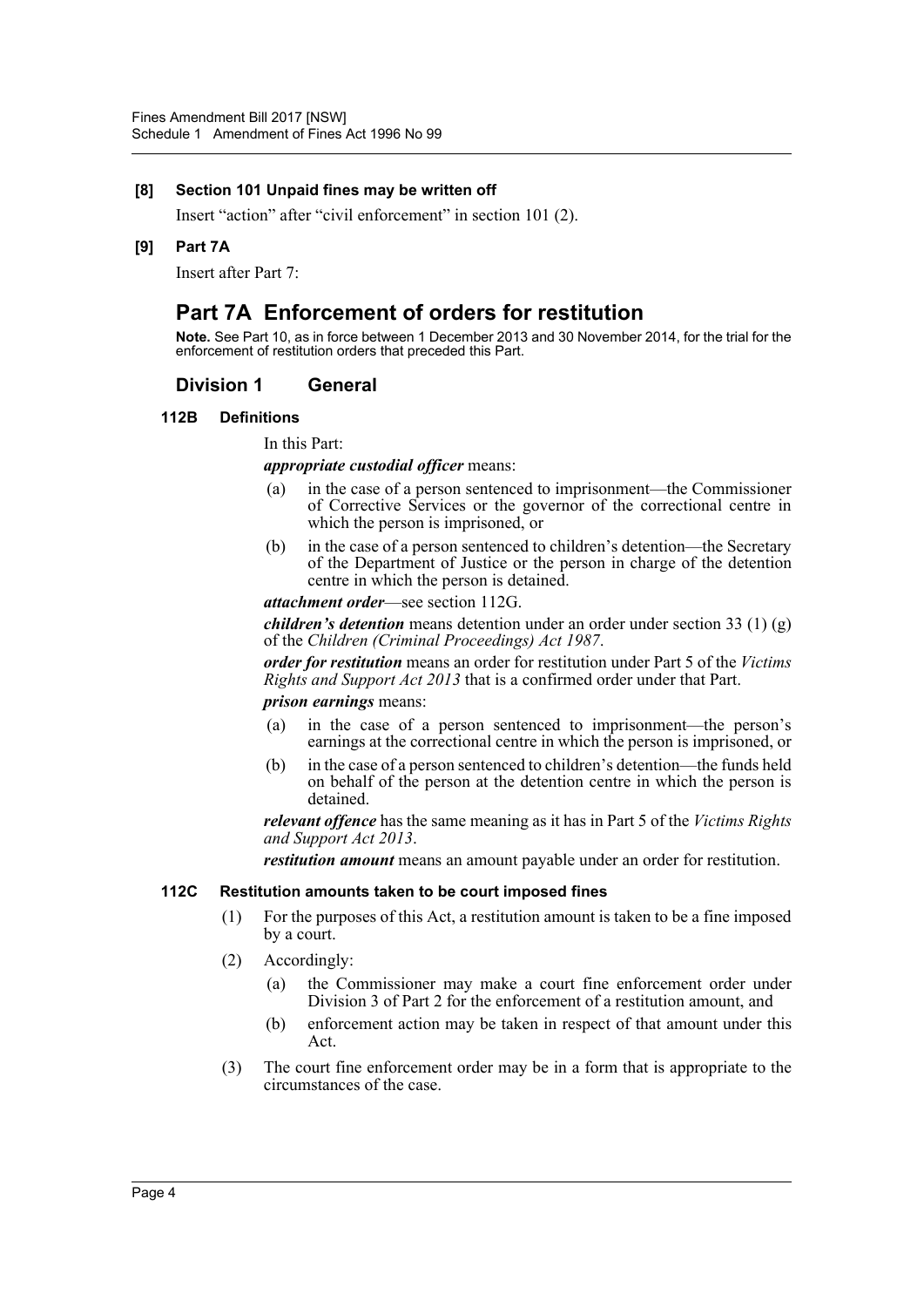(4) A reference in Division 3 of Part 2 to the registrar of the court is taken, in relation to a restitution amount, to be a reference to the Commissioner of Victims Rights.

**Note.** Under the *Victims Rights and Support Act 2013*, the Commissioner of Victims Rights has the functions of the registrar under that Division in relation to a restitution amount.

#### **112D Application of Act to restitution amounts**

This Act applies to restitution amounts in the same way as it applies to fines imposed by a court, subject to the following:

- (a) Divisions 1 and 2 of Part 2 do not apply,
- (b) Division 6 (Imprisonment) of Part 4 does not apply,
- (c) Part 6 does not apply,
- (d) any other modifications provided for by this Part or by the regulations or by the *Victims Rights and Support Act 2013*.

#### **112E Time to pay orders**

- (1) A person may apply for time to pay a restitution amount, and a time to pay order may be made in relation to a restitution amount, whether or not the person is in receipt of a Government benefit.
- (2) A requirement imposed by this Act that an applicant for time to pay must be a person who is in receipt of a Government benefit is to be disregarded for the purposes of this Part.
- (3) Accordingly, a restitution amount is to be referred to the Commissioner for the making of a court fine enforcement order if the person seeks a time to pay order in relation to the restitution amount.

#### **112F Joint and several liability**

If 2 or more persons are jointly and severally liable to pay a restitution amount:

- (a) a separate court fine enforcement order for the restitution amount may be made against any of those persons, and
- (b) any person against whom an order is made is liable to pay any enforcement costs payable under the order made against him or her.

# **Division 2 Attachment of prison earnings**

#### **112G Enforcement by attachment of prison earnings**

- (1) The Commissioner may, for the purpose of enforcing payment of a restitution amount, make an attachment order in relation to a person's prison earnings.
- (2) An *attachment order* is an order that authorises deductions to be made from a person's prison earnings and applied towards payment of a restitution amount payable by the person.
- (3) An attachment order may be made only if:
	- (a) a restitution amount payable by a person has not been paid as required by a court fine enforcement order, and
	- (b) the person is serving a sentence of imprisonment or children's detention for a relevant offence in connection with which the order requiring payment of the restitution amount was imposed.
- (4) An attachment order is to be in the approved form.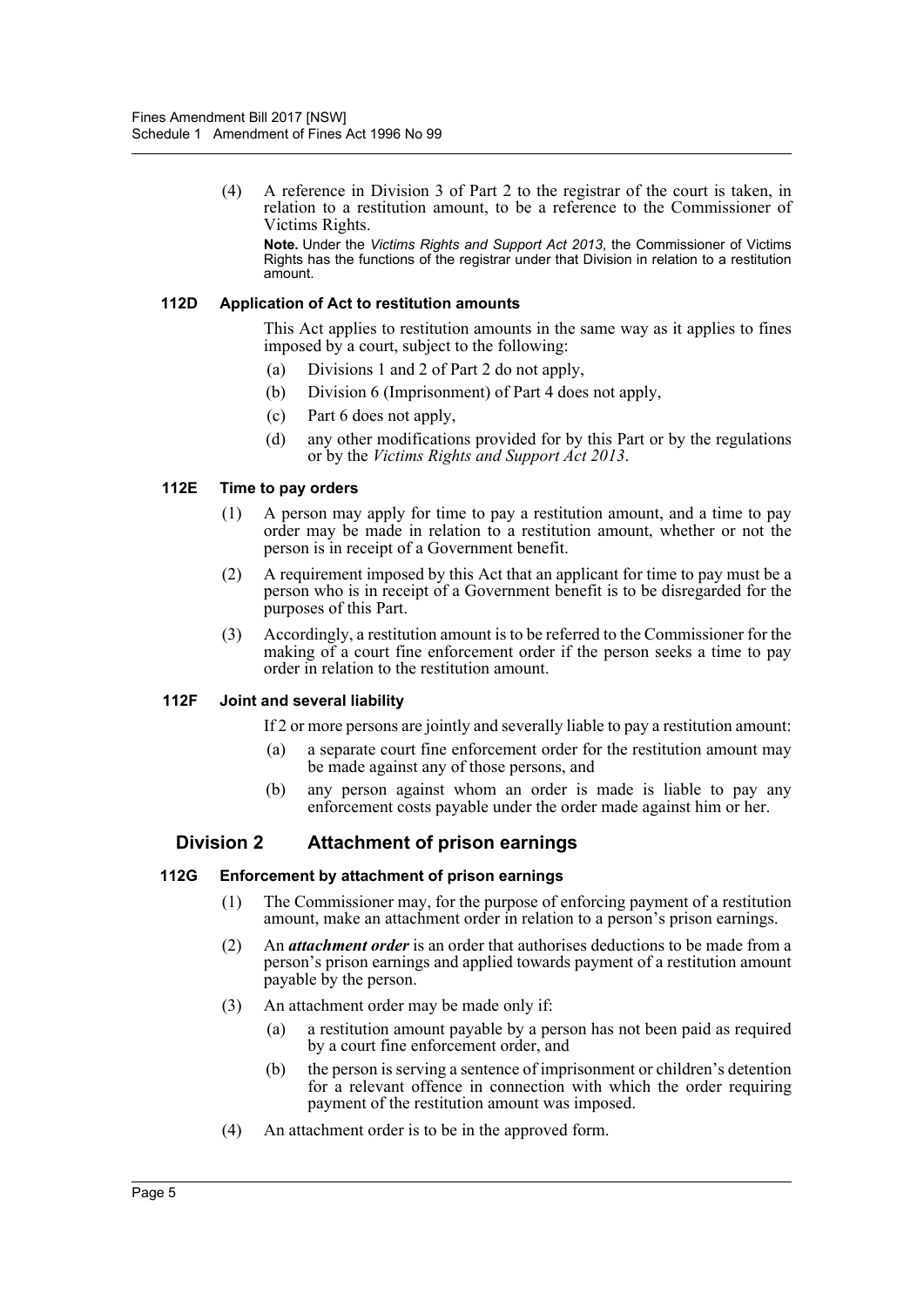- (5) The Commissioner is to serve notice of an attachment order on the appropriate custodial officer.
- (6) An attachment order may be made in the absence of, and without notice to, a fine defaulter.
- (7) This section does not limit the Commissioner's functions under Part 4.

#### **112H Deductions under attachment order**

- (1) An appropriate custodial officer may make deductions from a person's prison earnings as authorised by an attachment order.
- (2) The deductions are to be paid to the Commissioner.

#### **112I Cancellation of attachment order**

- (1) An attachment order is cancelled on payment of the restitution amount concerned.
- (2) The Commissioner may cancel an attachment order at any time for any good reason.

# **Division 3 Miscellaneous**

#### **112J Effect of appeals**

- (1) The Commissioner must not commence enforcement action under this Part, and is to suspend any enforcement action already taken, in respect of a restitution amount payable by a person if the Commissioner of Victims Rights notifies the Commissioner of a relevant appeal by the person.
- (2) Subsection (1) has effect until the appeal proceedings have been finally determined.
- (3) The Commissioner suspends enforcement action as follows:
	- (a) by directing Roads and Maritime Services to cease enforcement action under Division 3 of Part 4,

**Note.** See section 65 (4).

- (b) by cancelling any property seizure order that has already been made in relation to the restitution amount that has not been executed,
- (c) by cancelling any garnishee order for payment of the restitution amount that has already been made in relation to the debts due and accruing to the person,
- (d) by cancelling any attachment order that has already been made against the person for payment of the restitution amount.
- (4) However, any property obtained as a result of enforcement action is not required to be returned, and a charge on land created under Part 4 need not be cancelled, unless the relevant court fine enforcement order is withdrawn.
- (5) The suspension of enforcement action by the Commissioner does not prevent further enforcement action being taken after the appeal proceedings have been finally determined.
- (6) On the final determination of the appeal proceedings, the Commissioner may, by order, vary a court fine enforcement order in accordance with the outcome of the appeal.
- (7) Notice of the variation is to be served on the fine defaulter in the same way as notice of a court fine enforcement order.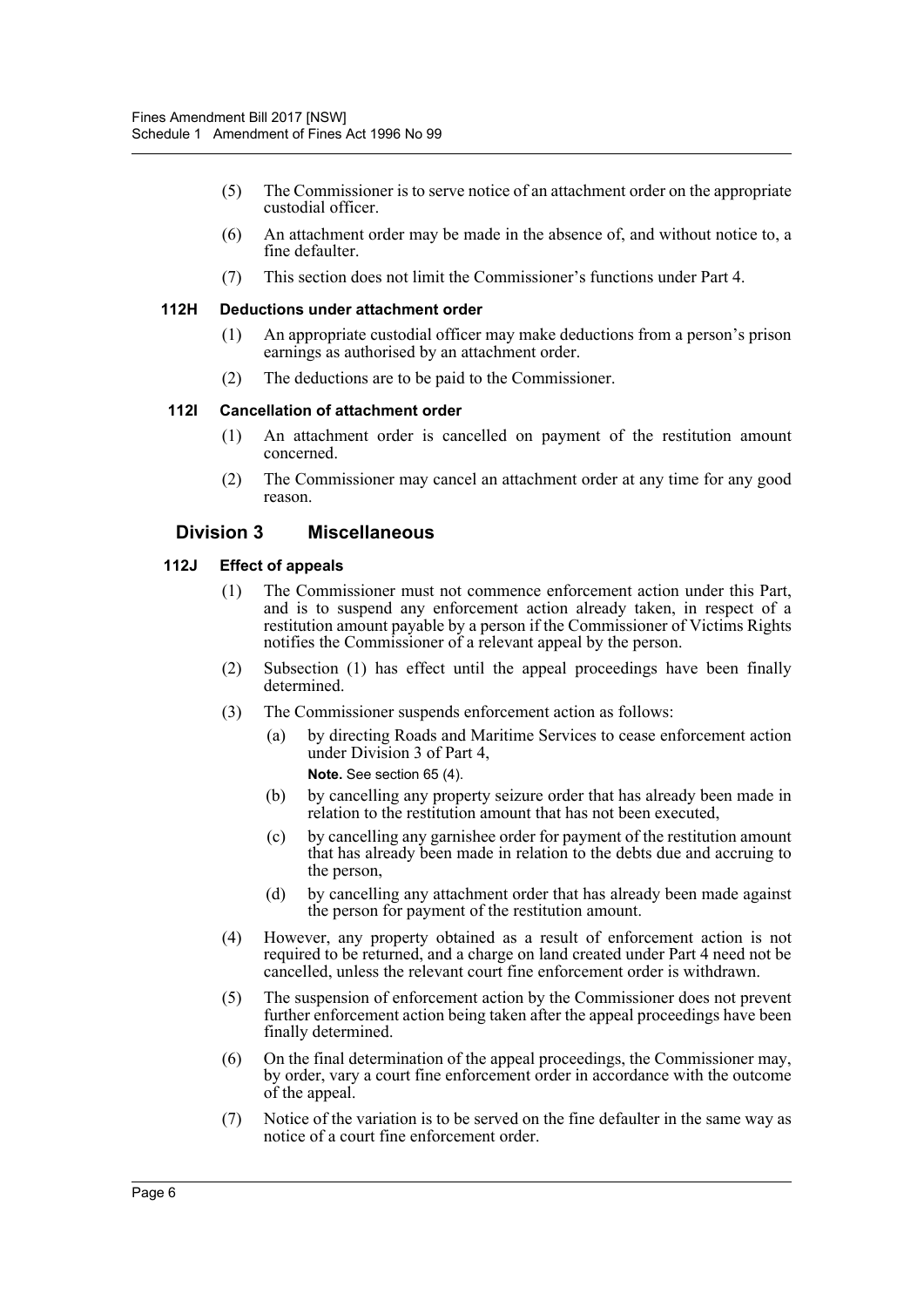- (8) In section 69, a reference to an appeal against conviction includes, in relation to a court fine enforcement order for a restitution amount, a reference to a relevant appeal.
- (9) In this section:

*relevant appeal* means:

- (a) an application to the Civil and Administrative Tribunal for an administrative review under the *Administrative Decisions Review Act 1997* of the decision to make the order for restitution, or
- (b) an application to the Civil and Administrative Tribunal for an administrative review under the *Administrative Decisions Review Act 1997* of the decision to approve the making of a recognition payment from which the order for restitution arises, or
- (c) an appeal against conviction for a relevant offence in respect of which the order for restitution was imposed or an application under Part 2 of the *Crimes (Appeal and Review) Act 2001* to annul conviction for the relevant offence.

# **112K Payment of money recovered**

- (1) Any amount recovered under a court fine enforcement order made under this Part is to be applied as follows:
	- (a) firstly, towards enforcement costs payable under the court fine enforcement order,
	- (b) secondly, towards payment of the restitution amount.
- (2) Money applied towards payment of the restitution amount, after payment of enforcement costs, is money recovered under this Act for the purposes of section 15 of the *Victims Rights and Support Act 2013*. Accordingly, that money is payable into the Victims Support Fund under that Act.
- (3) Section 122C applies to any overpayment under a court fine enforcement order.
- (4) This section does not affect section 106 (4) of the *Victims Rights and Support Act 2013*.

# **112L Arrangements with Commissioner of Victims Rights**

The Commissioner may enter into arrangements with the Commissioner of Victims Rights of a kind referred to in section 16A of the *Victims Rights and Support Act 2013*.

# **[10] Section 117A Disclosure of information by Commissioner**

Insert after section  $117A(1)(c)(v)$ :

(vi) to a person engaged in the administration or execution of the *Victims Rights and Support Act 2013*, in connection with a matter referred to the Commissioner for the making of a court fine enforcement order under this Act, or

# **[11] Section 117A (3)**

Omit "to an agency referred to in subsection (1) (c) (i) or (ii)".

Insert instead "as referred to in subsection  $(1)$   $(c)$   $(i)$ ,  $(ii)$  or  $(vi)$ ".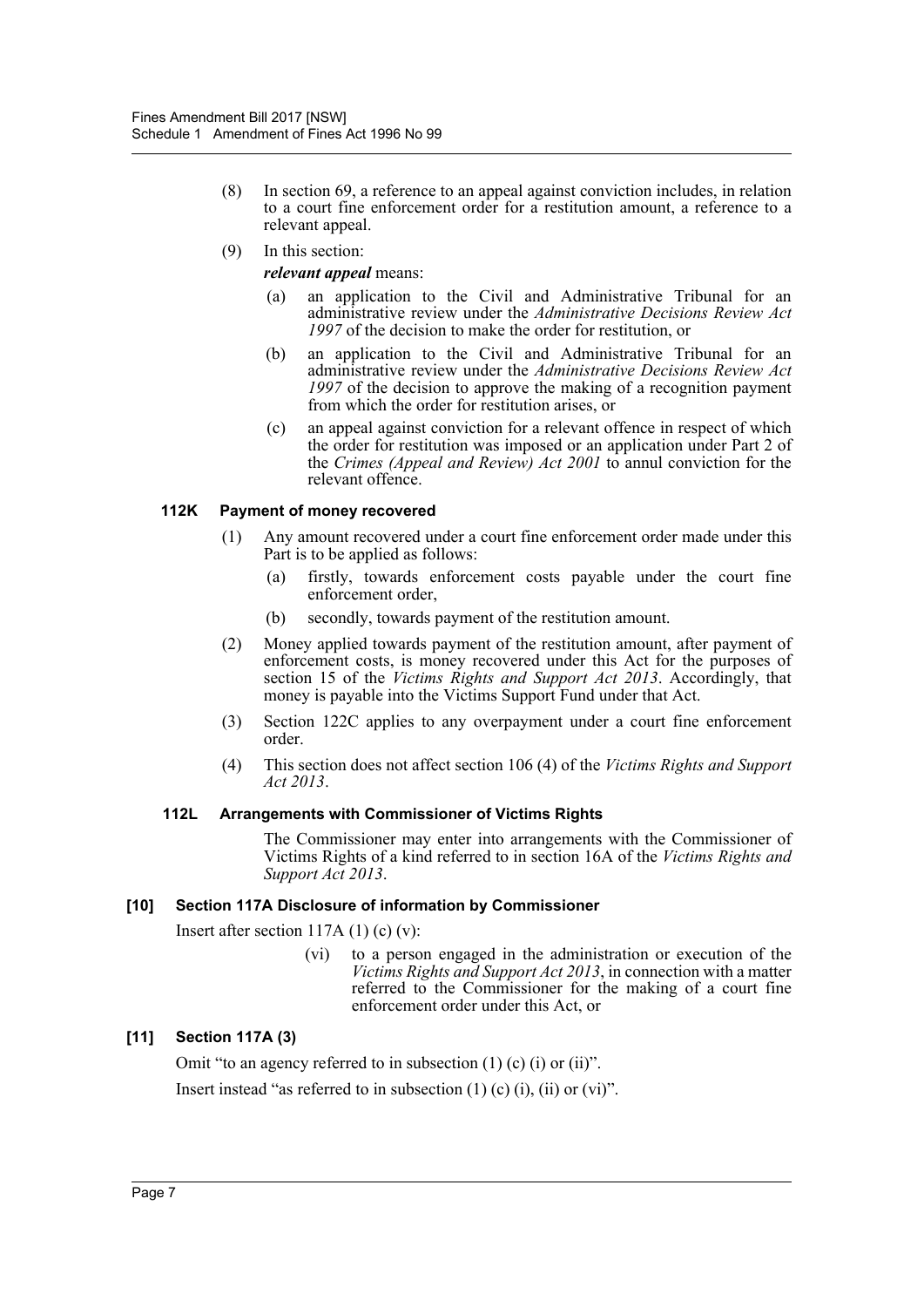# **[12] Section 121 Fines payable into Consolidated Fund**

Insert "to the other provisions of this Act and" before "to the provisions" in section 121 (2).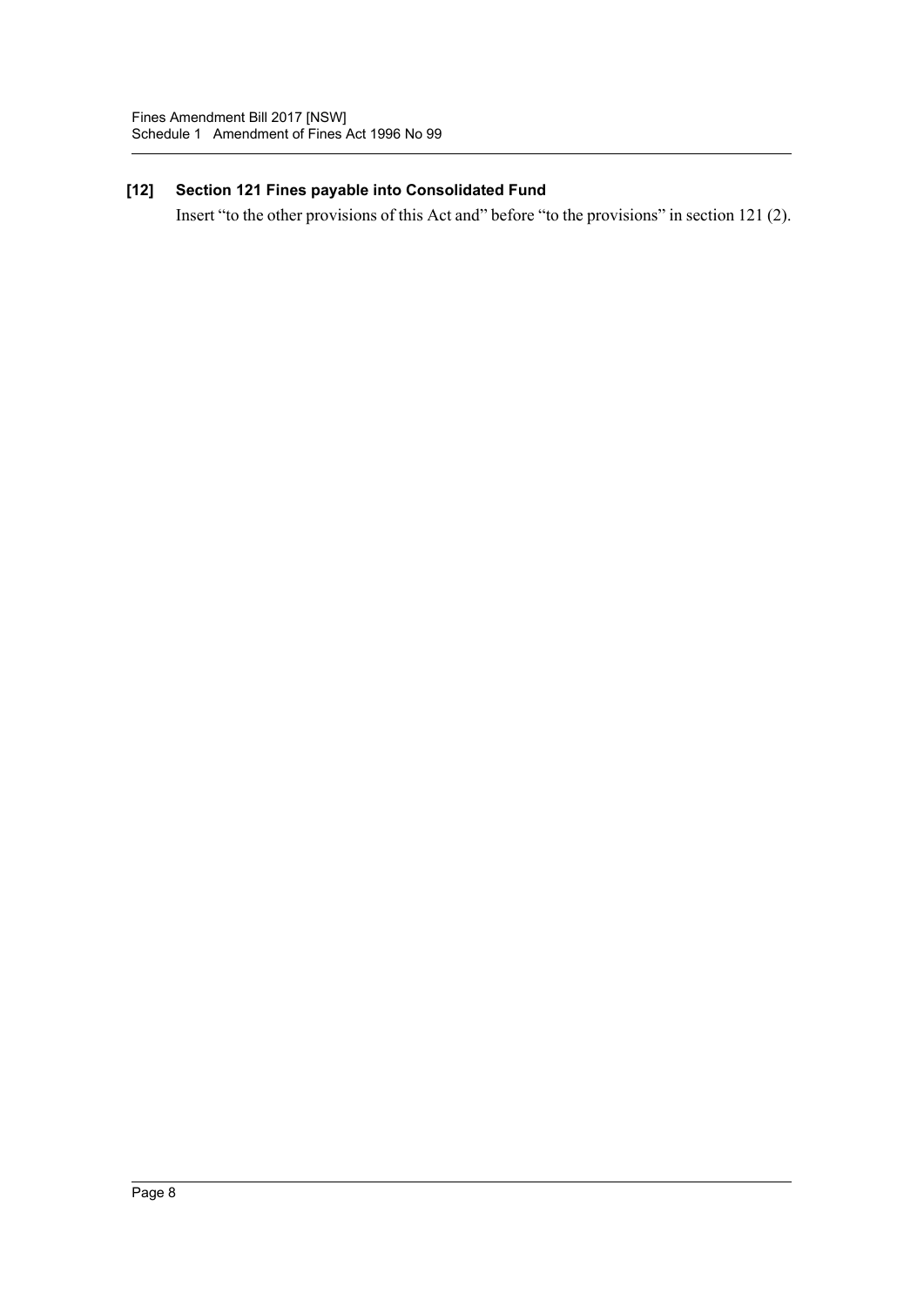# <span id="page-9-0"></span>**Schedule 2 Amendment of Victims Rights and Support Act 2013 No 37**

# **[1] Section 15 Payments into Fund**

Omit section 15 (c). Insert instead:

- (c) all money payable under Part 5 that is recovered under this Act or under the *Fines Act 1996*,
- (c1) all money recovered under Part 7,

#### **[2] Section 16 Payments from Fund**

Insert after section 16 (d):

- (d1) all expenses incurred by the Commissioner of Fines Administration that are payable to the Commissioner of Fines Administration under an arrangement referred to in section 16A,
- (d2) all set-off amounts that are payable to the Commissioner of Fines Administration under section 45,

#### **[3] Section 16A**

Insert after section 16:

#### **16A Arrangements with Commissioner of Fines Administration**

- (1) The Commissioner may enter into arrangements with the Commissioner of Fines Administration with respect to the recovery by the Commissioner of Fines Administration of amounts payable under orders for restitution within the meaning of Part 5.
- (2) Without limiting subsection (1), the arrangements may provide for the reimbursement from the Fund of expenses incurred by the Commissioner of Fines Administration in connection with the recovery of those amounts.

# **[4] Section 45**

Omit the section. Insert instead:

#### **45 Payments may be applied towards liability for restitution under Part 5**

- (1) If financial support or a recognition payment is payable to a person who is also liable for payment of a restitution amount, the Commissioner may authorise the amount payable, or any part of that amount, to be applied towards discharging the person's liability for the restitution amount.
- (2) Any amount that the Commissioner authorises to be applied towards discharging the person's liability for a restitution amount is a *set-off amount*.
- (3) When a set-off amount is applied towards discharging a person's liability for a restitution amount, the person is taken to have been paid financial support or a recognition payment to the extent of the set-off amount.
- (4) If the restitution amount has been referred to the Commissioner of Fines Administration for the making of a court fine enforcement order under the *Fines Act 1996*, the set-off amount:
	- (a) is to be paid to the Commissioner of Fines Administration, and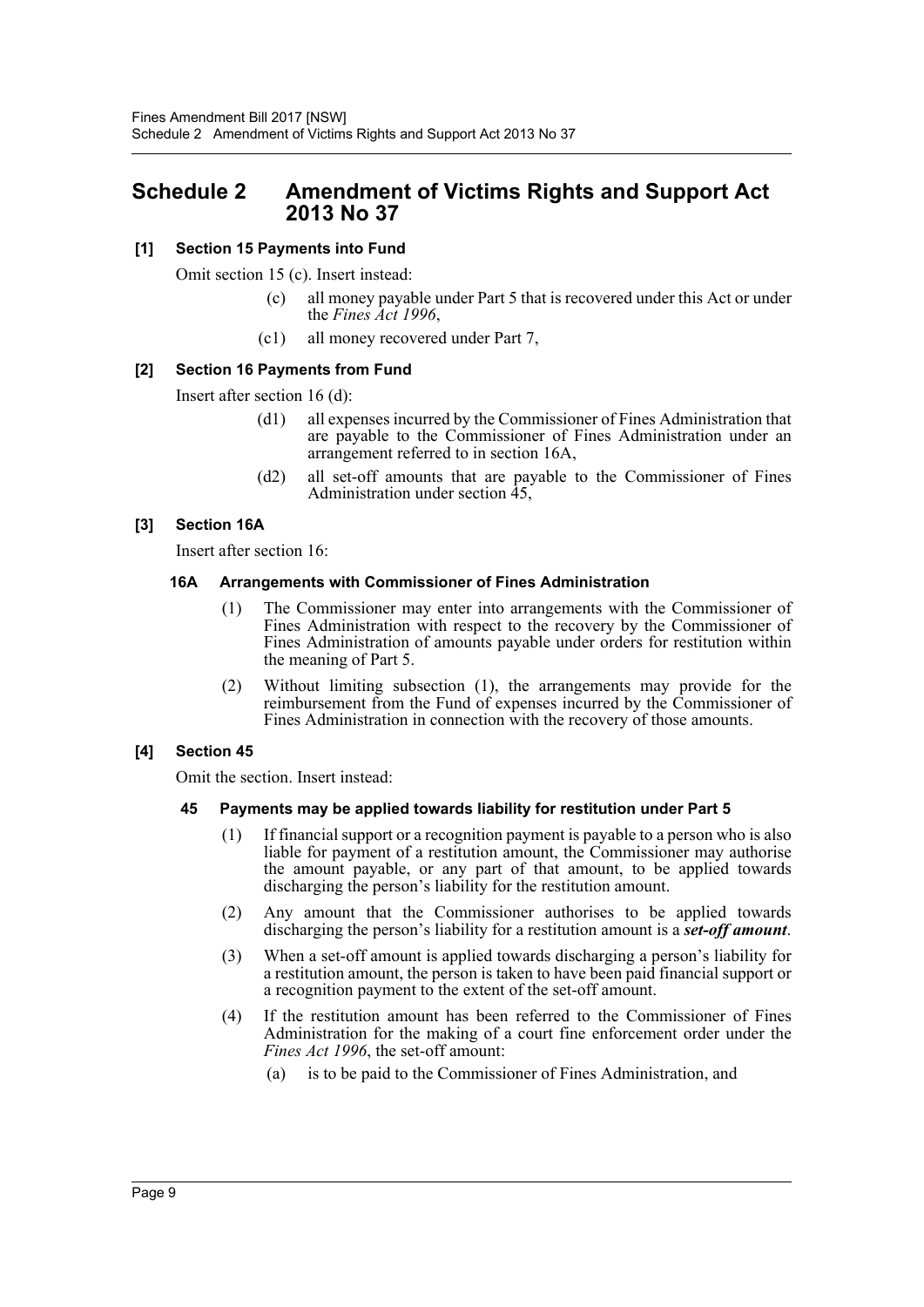(b) is taken to be an amount recovered from the person under a court fine enforcement order made under that Act.

**Note.** Section 112K of the *Fines Act 1996* provides that amounts recovered under the court fine enforcement order are to be applied firstly towards enforcement costs payable under the order and secondly towards payment of the restitution amount.

- (5) If the restitution amount has not been referred to the Commissioner of Fines Administration for the making of a court fine enforcement order under the *Fines Act 1996*, the person is taken to have paid the restitution amount to the extent of the set-off amount.
- (6) In this section:

*restitution amount* means an amount payable under a confirmed order within the meaning of Part 5.

#### **[5] Section 56 Recovery from fraudulent claimants**

Omit section 56 (3). Insert instead:

(3) The provisions of Part 5 relating to the recovery of money under an order for restitution and Part 7A of the *Fines Act 1996* apply to an order for restitution under this section (with any modifications prescribed by the regulations).

#### **[6] Section 58 Definitions**

Omit the definitions of *defendant*, *objection*, *order for restitution*, *provisional order* and *review proceedings*.

Insert in alphabetical order:

*confirmed order* means an order for restitution that is confirmed by the Commissioner or the Tribunal under section 63, 64 or 67.

*debt notice*—see section 70B.

*defendant* means the person on whom an order for restitution is served.

*Fines Commissioner* means the Commissioner of Fines Administration under the *Fines Act 1996*.

*objection* means an objection by the defendant under section 62 to an order for restitution.

*order for restitution* means an order for restitution that is made by the Commissioner under section 59 or 60.

*review proceedings* means proceedings of the Tribunal concerning an order for restitution.

#### **[7] Sections 59 (1) and 63 (2)**

Omit "a provisional order" wherever occurring. Insert instead "an order".

# **[8] Sections 59 (2) and 60 (2)–(4)**

Omit "A provisional order" wherever occurring. Insert instead "An order".

# **[9] Section 60 Commissioner's discretion to make order for restitution by other person** Omit "a provisional order has" and "a provisional order for" from section 60 (1).

Insert instead "an order for restitution has" and "an order for", respectively.

#### **[10] Sections 60 (3) and 68 (4)**

Omit "the provisional order" wherever occurring. Insert instead "the order for restitution".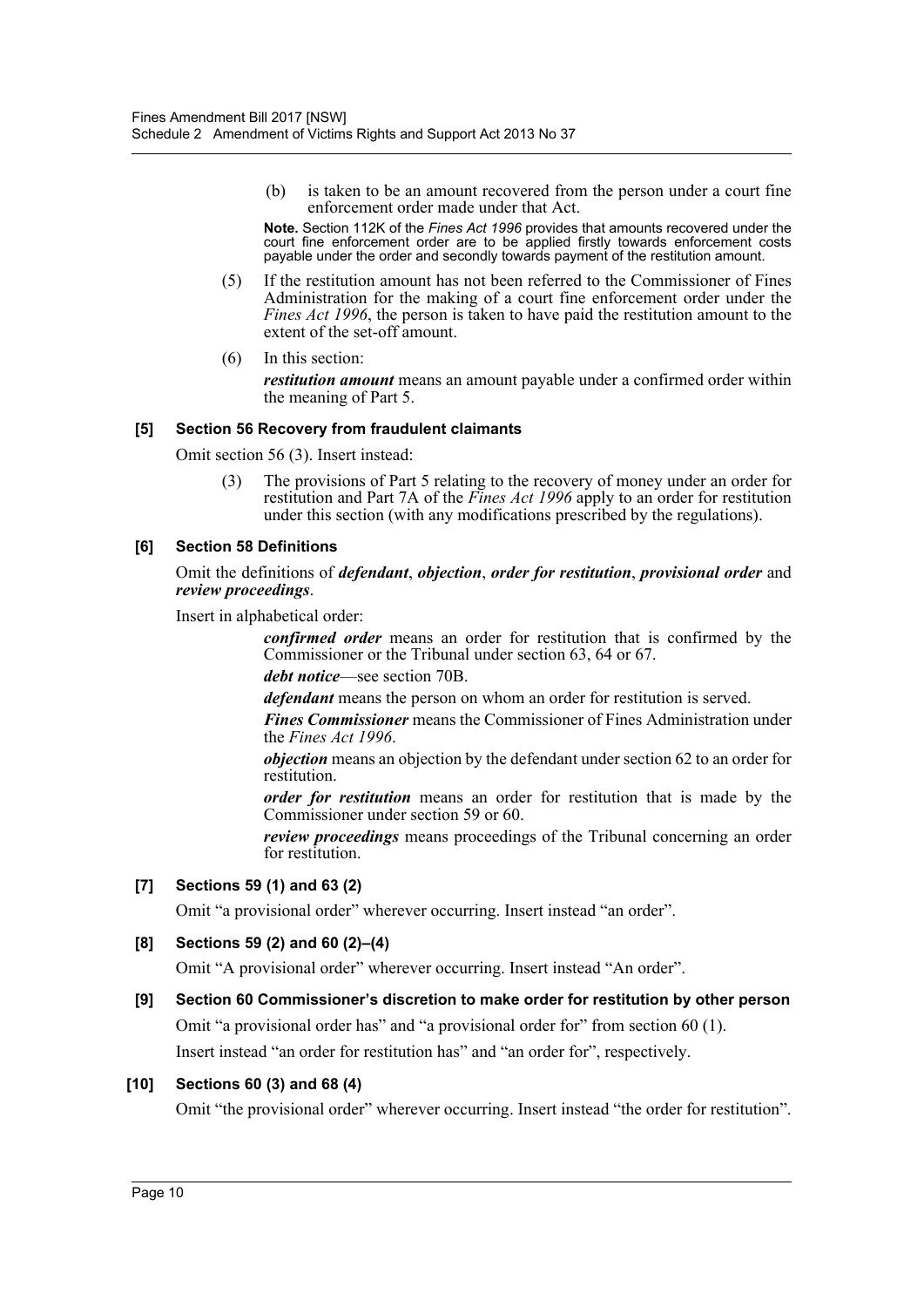# **[11] Section 60 (4)**

Omit "or any consequent restitution order".

Insert instead "by the Commissioner or the Tribunal or".

### **[12] Sections 61 (1), 67 (3) and (4) and 69 (1)**

Omit "a provisional order" wherever occurring. Insert instead "an order for restitution".

#### **[13] Section 61 Notification of decision**

Omit "the confirmation of" from section  $61(2)(d)(i)$ .

#### **[14] Section 62 Objection to order**

Omit section 62 (1). Insert instead:

(1) A person served with notice of an order for restitution may lodge a written objection to the order with the Commissioner.

#### **[15] Section 63 Confirmation by Commissioner of order if no objection**

Omit section 63 (1). Insert instead:

- (1) The Commissioner may confirm an order for restitution without conducting a hearing if:
	- (a) the Commissioner is satisfied that the person has not lodged an objection within 28 days after notice of the order was served on the person, or
	- (b) the person agrees to the confirmation of the order and seeks time to pay the amount payable under the order under the *Fines Act 1996*.
- (1A) A person cannot object to the making of the order if the person agrees to its confirmation and seeks a time to pay order under the *Fines Act 1996*, and the Fines Commissioner decides to make the time to pay order sought by the person.

#### **[16] Section 63 (3)**

Omit the subsection.

#### **[17] Section 64 Powers of Commissioner on objection**

Omit section 64 (1) (b). Insert instead:

(b) confirm the decision to which the objection was made (with or without variations) or reverse that decision.

# **[18] Section 64 (2) and (2A)**

Omit section 64 (2). Insert instead:

- (2) The Commissioner may confirm the order for restitution if the Commissioner confirms the decision to which the objection was made (with or without variations).
- (2A) Before confirming the order, the Commissioner may vary the order by reducing the amount payable under it.

#### **[19] Section 64 (3)**

Omit "discharge the provisional order concerned". Insert instead "revoke the order for restitution".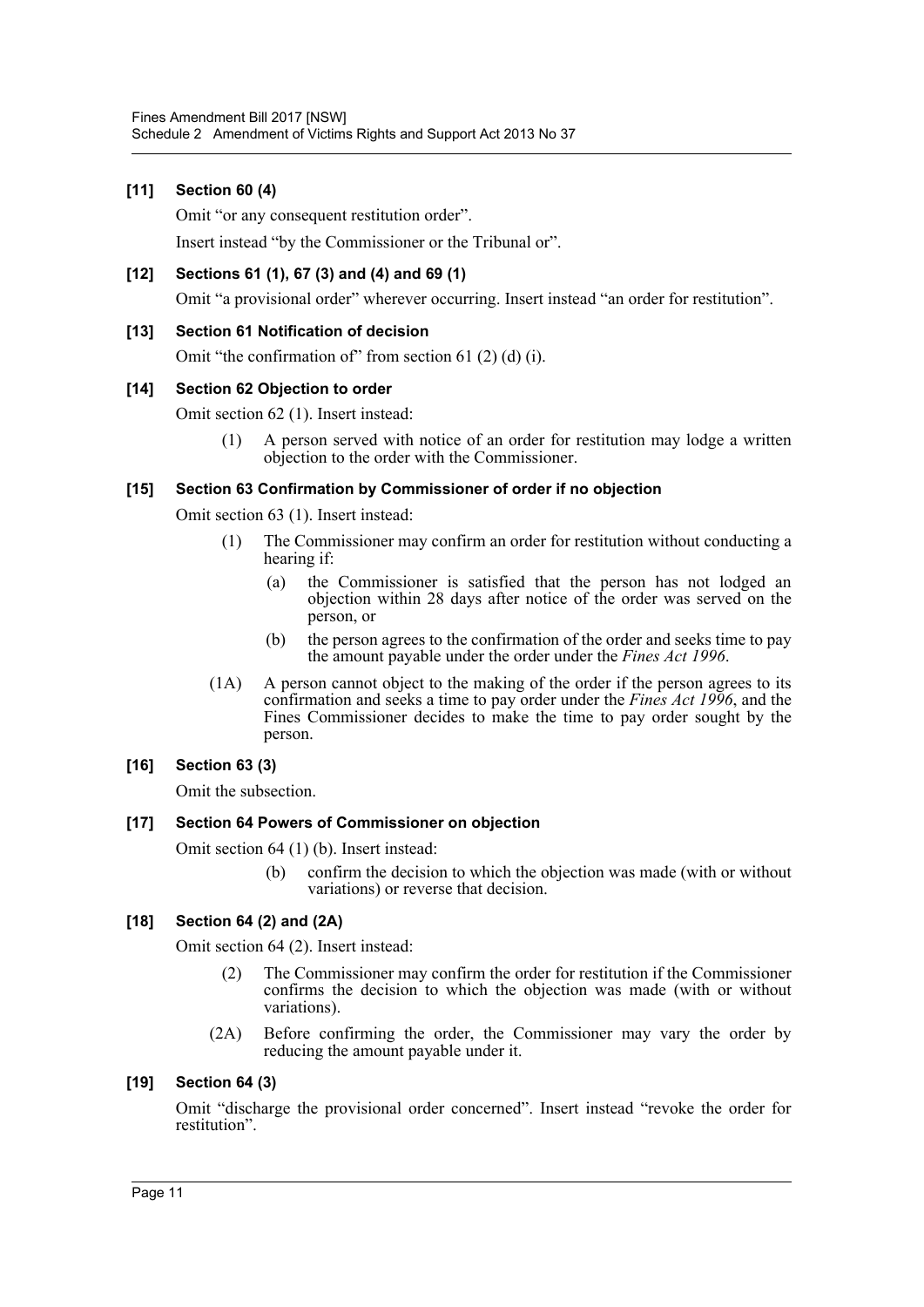#### **[20] Section 67 Powers of Tribunal on administrative review**

Omit section 67 (1) (a). Insert instead:

(a) confirm the original decision the subject of review (with or without variations) or reverse that decision, and

#### **[21] Section 67 (2A)**

Insert after section 67 (2):

(2A) The Tribunal may confirm the order for restitution the subject of the review proceedings if the Tribunal confirms the decision to make the order (with or without variations).

#### **[22] Section 68 Arrangements for reduction of amount payable**

Omit section 68 (1) and (2). Insert instead:

(1) The Commissioner and a defendant may enter into an arrangement with respect to payment under an order for restitution (whether or not it is a confirmed order) that enables the defendant to satisfy the order by paying a reduced amount.

#### **[23] Section 68 (4)**

Omit "taken". Insert instead "recommenced on application".

#### **[24] Section 68 (5)**

Insert after section 68 (4):

(5) The Commissioner cannot enter into an arrangement under this section if the matter has been referred to the Fines Commissioner for the making of a court fine enforcement order under the *Fines Act 1996*.

#### **[25] Section 69 Provisions relating to orders for restitution confirmed by Tribunal**

Omit section 69 (2) and (3).

#### **[26] Sections 70–70B**

Insert after section 69:

#### **70 Amount payable**

- (1) The maximum amount that may be ordered to be paid under an order for restitution (whether made against one or more defendants) is the amount that has been paid to the victim under an approval for the giving of financial support or making of a recognition payment to which the order relates.
- (2) If an order for restitution is made against 2 or more defendants in respect of the same approval for the giving of financial support or making of a recognition payment, each of the defendants is jointly and severally liable under the order.

#### **70A Effect of confirmation of order and due date for payment**

(1) If an order for restitution is confirmed by the Commissioner or the Tribunal, the amount payable under the order by the person or persons against whom the order is made is a debt payable to the Commissioner.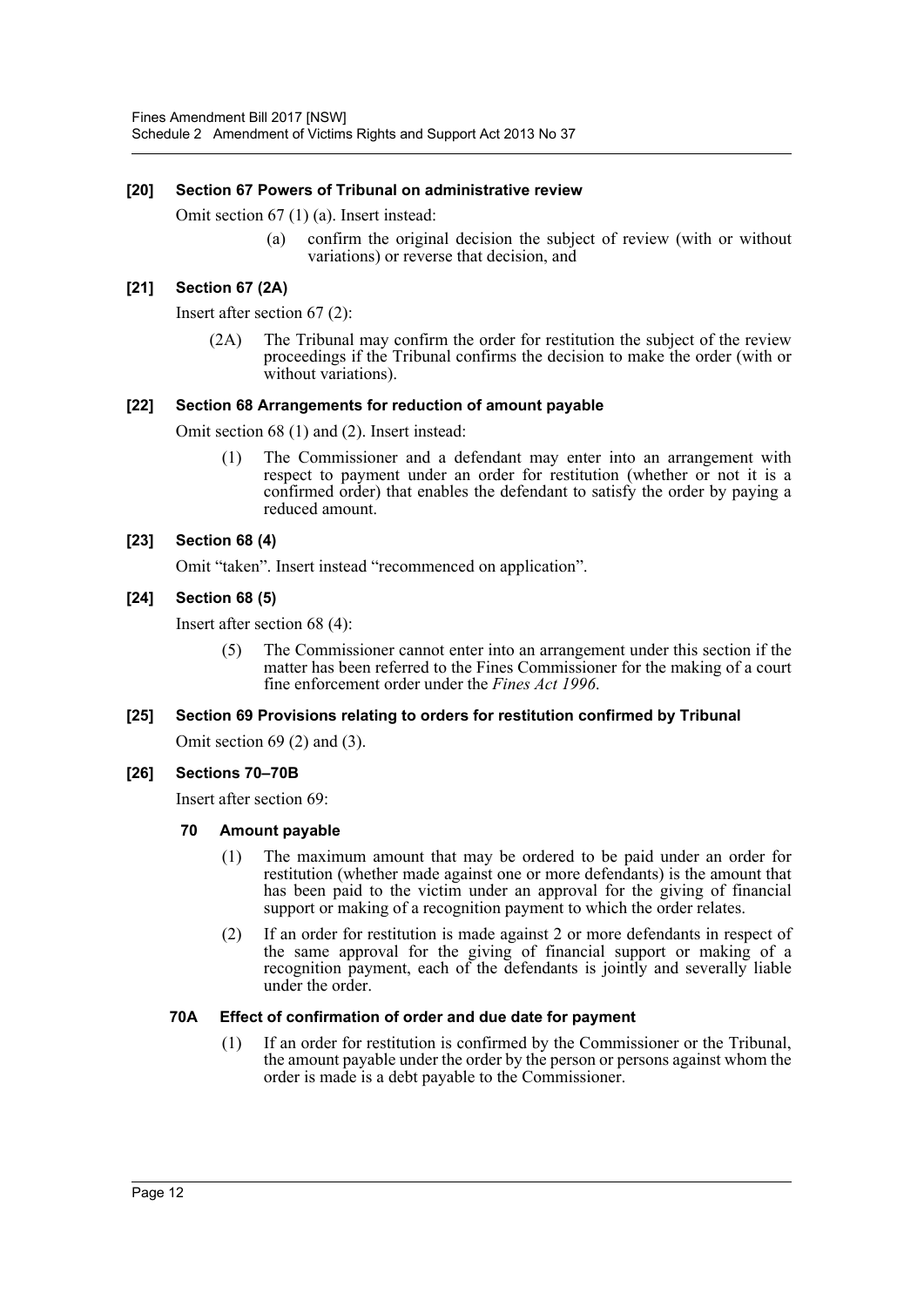(2) The due date for the amount is the due date for payment specified in a debt notice served on the person.

### **70B Debt notice to be served**

- (1) The Commissioner may, by notice served on a person against whom a confirmed order has been made (a *debt notice*), require the person to pay the amount payable by the person under the order.
- (2) The notice is to specify the amount payable, the due date for payment and the person to whom it is to be paid.
- (3) The due date specified must not be less than 28 days after the notice is served on the person.
- (4) A debt notice must inform the person that, if the amount payable is not paid by the due date:
	- (a) the matter may be referred to the Fines Commissioner and enforcement action for recovery of the amount may be taken under the *Fines Act 1996*, and
	- (b) additional enforcement costs may become payable under that Act if that enforcement action is taken.

#### **[27] Section 71 Orders for restitution to be subject to administrative review of relevant approvals of victims support**

Omit "An order for restitution" from section 71 (1). Insert instead "A confirmed order".

#### **[28] Section 71 (3)**

Omit "provisional order". Insert instead "order for restitution".

# **[29] Section 71 (4)**

Insert after section 71 (3):

- (4) If the Commissioner refers an order for restitution to the Fines Commissioner for the making of a court fine enforcement order under the *Fines Act 1996*, the Commissioner must advise the Fines Commissioner:
	- (a) if an application is made for administrative review of the decision to approve the making of a recognition payment from which the order arises, and
	- (b) of the outcome of the application.

# **[30] Sections 72 and 73**

Omit the sections. Insert instead:

# **72 Enforcement of order for restitution**

(1) The Commissioner has, and is to exercise, the functions of a registrar of a court under Division 3 of Part 2 of the *Fines Act 1996* (as they apply under Part 7A of that Act) in relation to an amount payable under an order for restitution.

**Note.** Under the *Fines Act 1996*, a restitution amount is taken to be a fine and is to be referred to the Fines Commissioner for enforcement under that Act if it is not paid by the due date or if the person required to pay the restitution amount seeks a time to pay order in respect of the amount.

(2) If the Commissioner confirms an order for restitution following an objection by the defendant, the Commissioner is not to refer the matter to the Fines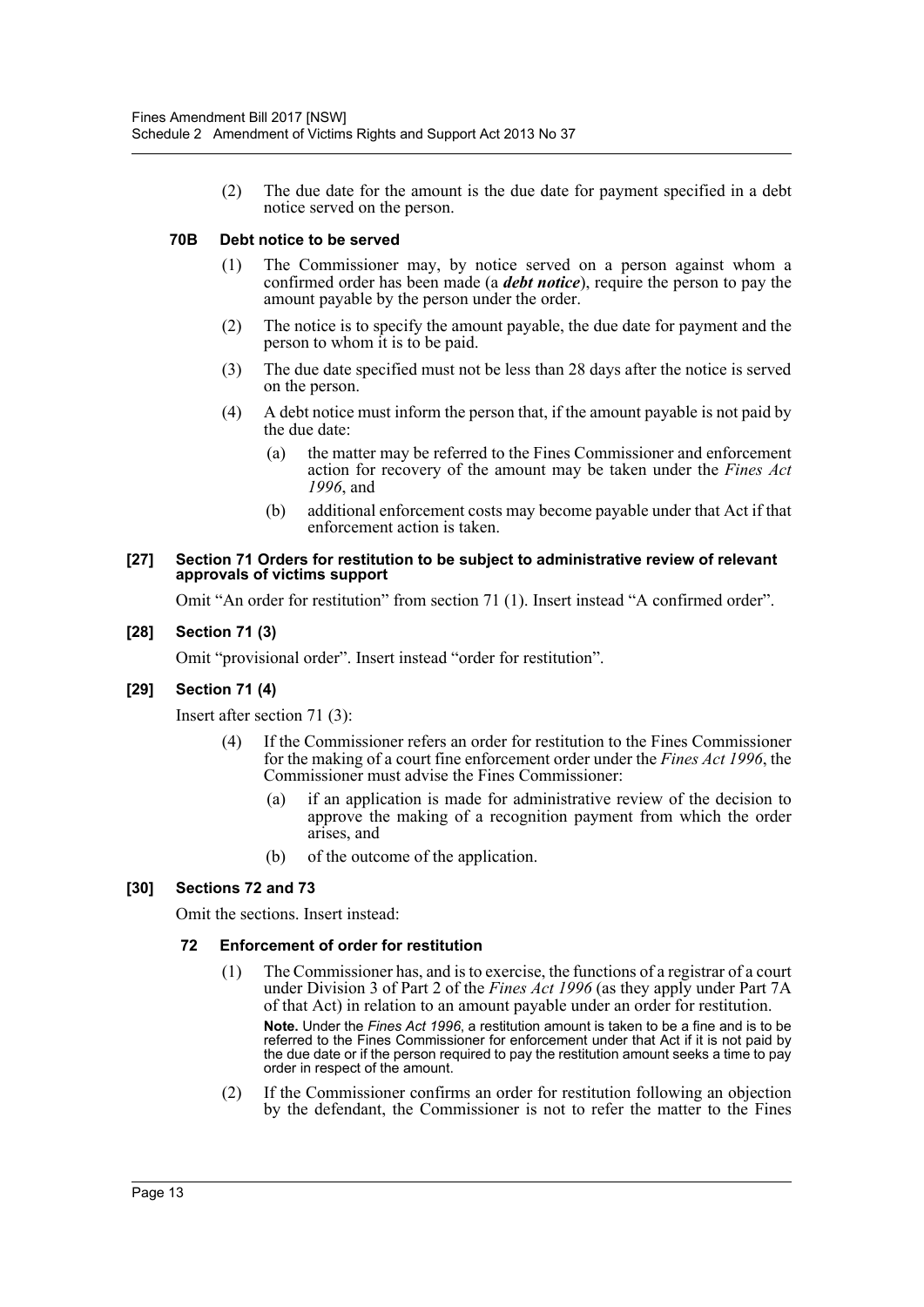Commissioner for the making of a court fine enforcement order under the *Fines Act 1996*:

- (a) before the period in which an application may be made to the Tribunal by the defendant for an administrative review of the decision to make the order has expired, or
- (b) if the defendant has applied to the Tribunal for an administrative review of the decision to make the order, until the application is finally determined.
- (3) If a matter is referred to the Fines Commissioner for the making of a court fine enforcement order, the Commissioner must provide the Fines Commissioner with any information about the order for restitution that the Fines Commissioner reasonably requires to monitor the status of the order.

#### **73 Joint and several liability**

- (1) If 2 or more persons are jointly and severally liable for the payment of an amount payable under a confirmed order:
	- (a) a debt notice may be served on any of those persons, and
	- (b) in each case, the matter may be referred to the Fines Commissioner for the making of a court fine enforcement order under the *Fines Act 1996* against the person on whom the debt notice was served.
- (2) Accordingly, more than one referral, and more than one court fine enforcement order, may be made in respect of the amount payable.
- (3) The total amount that may be recovered under the order (excluding enforcement costs) is not to exceed the total amount payable under the order for restitution.
- (4) If 2 or more persons are jointly and severally liable for payment of the amount payable under an order for restitution, a person who pays an amount in accordance with the liability imposed by this Part has such rights of contribution or indemnity from the other person or persons as are just.

# **[31] Section 74 Effect of order for restitution on subsequent civil proceedings**

Omit "an order for restitution" from section 74 (3). Insert instead "a confirmed order".

# **[32] Section 75 Access to information about whereabouts of defendant**

Omit "a provisional order on the defendant or taking any action against the defendant to enforce an order for restitution".

Insert instead "an order for restitution on the defendant or any other notice required under this Part".

# **[33] Sections 76 and 77**

Omit the sections.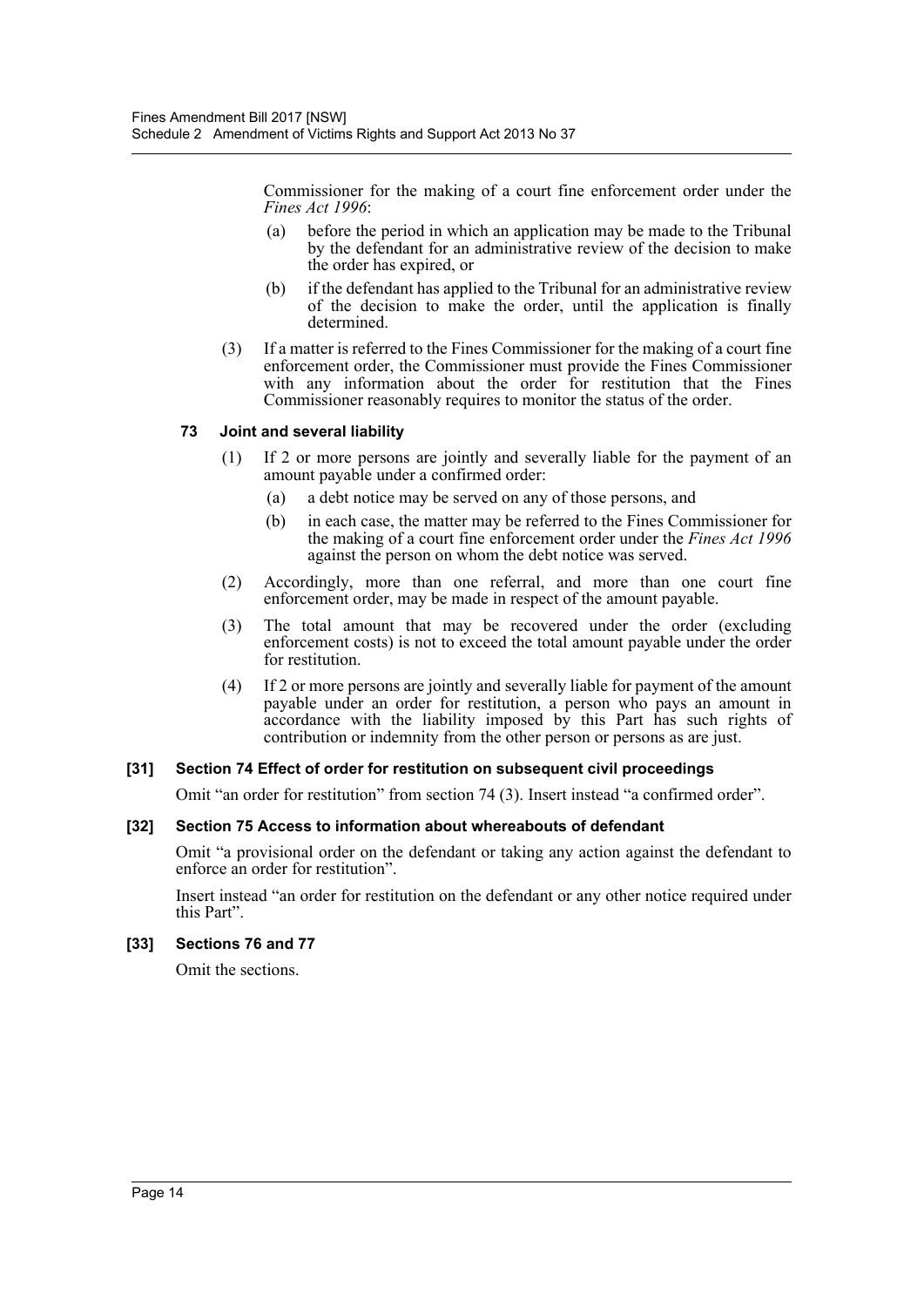#### **[34] Schedule 2 Savings, transitional and other provisions**

Insert at the end of the Schedule, with appropriate Part and clause numbering:

# **Part Provisions consequent on enactment of Fines Amendment Act 2017**

#### **Definitions**

In this Part:

*amending Act* means the *Fines Amendment Act 2017*.

*existing order* means:

- (a) an order for restitution arising from a provisional order that was confirmed by the Commissioner or Tribunal before the substitution of section 72 by the amending Act, or
- (b) an order for restitution within the meaning of the *Victims Support and Rehabilitation Act 1996* (as in force before its repeal) that is in force.

#### **Amendments apply to orders confirmed after commencement**

- (1) The amendments made to this Act by the amending Act apply in respect of any order for restitution (within the meaning of Part 5 of this Act) that is confirmed by the Commissioner or the Tribunal after the substitution of section 72 by the amending Act.
- (2) An amendment does not affect the validity of any action taken before that substitution in respect of an existing order and, subject to this Part, this Act, as in force at the time the action was taken, continues to apply in respect of the existing order.

#### **Extension of amendments to existing orders**

- (1) The Commissioner may refer an existing order to the Commissioner of Fines Administration for the making of a court fine enforcement order under the *Fines Act 1996* if:
	- (a) the Commissioner serves a debt notice on the person against whom the order was made in accordance with section 70B, and
	- (b) that amount is not paid by the due date.
- (2) If an amount is referred as provided for by this clause, Part 7A of the *Fines Act 1996* extends to the amount payable under the existing order.
- (3) For that purpose, a reference in the *Fines Act 1996* to an order for restitution under this Act is taken to include a reference to an existing order.
- (4) The following provisions have effect if an amount payable by a person under an existing order is referred to the Commissioner of Fines Administration for the making of a court fine enforcement order against the person:
	- (a) the Commissioner cannot commence or maintain any proceedings under section 72 (as in force before its substitution by the amending Act) for the payment of the amount by the person,
	- (b) any charge registered on land owned by the defendant under section 76 (as in force before its repeal by the amending Act) to secure payment of the amount is taken to be a charge duly registered under section 74 of the *Fines Act 1996* as if the order for restitution were a court fine enforcement order,